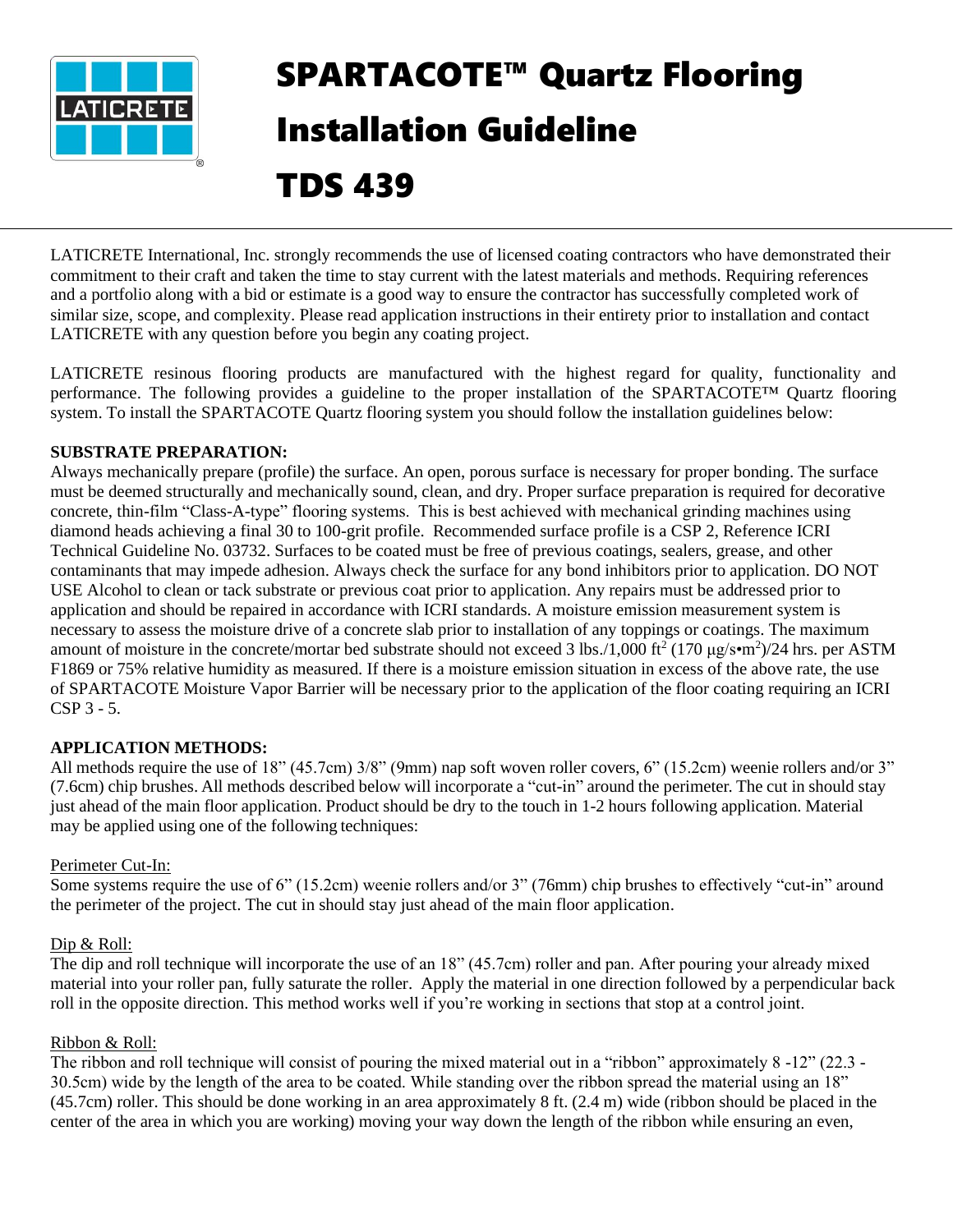uniform application of the material. The next ribbon should be placed in the center of the next 8 ft. (2.4 m) section and 4 ft. (1.2 m) from the "wet edge" of your previous application.

## Top/ Seal Coat Broom & Roll:

For larger square footage installation, applicators may find it advantageous to incorporate an asphalt seal-coat broom. Pour a ribbon of material at the back wall or starting point, spread the material using the broom (exactly as you would with a notched squeegee).

## **MIXING MATERIAL**

## Pigmenting Coatings**:**

Disperse a 1 quart (0.9 L) SPARTACOTE™ Polyaspartic Pigment pack into 1-gallon (3.8L) SPARTACOTE FLEX SB<sup>™</sup> Part A pigment base (short-filled). Mix pigment into part A with a slow drill mixer for approximately 2 minutes until the pigment is properly dispersed. Failure to do so will result in a potentially uneven finish. Once pigment is fully dispersed, use a separate mixing vessel combine the newly pigmented part A with the Part B at a 1:1 ratio (by volume) for 2 minutes with a slow speed drill or paddle mixer making sure to scrape the sides and bottom of the bucket. Avoid creating a vortex, as it will induce air to the mix.

#### Non-Pigmented Clear Coats:

Do not mix until ready for immediate use. Using a separate mixing vessel combine the SPARTACOTE FLEX SB parts A&B at a 1:1 ratio (by volume) for 2 minutes with a slow speed drill or paddle mixer making sure to scrape the sides and bottom of the bucket. Avoid creating a vortex, as it will induce air to the mix.

## **APPLYING THE PRODUCT**

Application of Primer / Broadcast Coat: Following surface preparation, be certain that the substrate is free of any excessive concrete dust, moisture or other contaminants. A coat of SPARTACOTE FLEX SB pigmented should be installed at a rate of 330 ft<sup>2</sup>/ gallon (30.7m<sup>2</sup>/3.8 L) using one of the suggested application methods above. Immediately following the finish back roll a third person on spikes will broadcast the quartz aggregate into the wet resin to refusal or rejection. Coverage rate for the quartz aggregate is approximately 5 ft<sup>2</sup> per pound (0.2 m<sup>2</sup>/kg) or 250 ft<sup>2</sup> (23.2 m<sup>2</sup>) per bag. It is recommended that extra aggregate be on hand to avoid running short.

Cleaning and Removing Excess Quartz: Once broadcast coat has dried to the touch, begin removing excess quartz. NOTE: The floor is dry and can be walked on but is not "cured" at this point. Walk cautiously, do not run or twist feet on the surface. A stiff bristled broom or vacuum can also be used to ensure excess quartz is removed. Carefully clean up the excess quartz and re-box it as it can be used again on future projects and/or the next broadcast coat. **If a single broadcast is desired or a solid-color quartz system is being installed, proceed to grout coat.**

Application of Second Broadcast Coat: Apply a coat of SPARTACOTE FLEX SB Clear, using some of the methods described above at a rate of 140-160 ft<sup>2</sup>/ gallon (13 - 14.9 m<sup>2</sup>/ 3.8 L). For best results use a flat squeegee. Do not use a broom. Immediately following the finish back roll a third person on spikes will broadcast the quartz aggregate into the wet resin to refusal or rejection. Coverage rate for the quartz aggregate is approximately 5 ft<sup>2</sup> per pound (0.2 m<sup>2</sup>/kg) or 250 ft<sup>2</sup>  $(23.2 \text{ m}^2)$  per bag. (It is recommended that extra aggregate be on hand to avoid running short). Allow coat to dry prior to the application of the grout coat, typically 2-3 hours.

Cleaning and Removing Excess Quartz**:** Once broadcast coat has dried to the touch, begin removing excess quartz. (NOTE: The floor is dry and can be walked on but is not "cured" at this point. Walk cautiously, do not run or twist feet on the surface.) A stiff bristled broom or vacuum can also be used to ensure excess quartz is removed. Carefully clean up the excess quartz and re-box it as it can be used again on future projects.

Application of Grout Coat: Apply the grout coat of SPARTACOTE FLEX SB Clear, at a rate of 160 ft<sup>2</sup>/gal. (14.9 m<sup>2</sup>/3.8 L). For best results, apply the material using a flat squeegee although additional methods described above would work. The grout coat is used to lock the previously applied quartz aggregate in place. DO NOT USE the top seal coat broom method to apply this coat.

Application of Top Coat: Top coat application follows the same method as the grout coat application. This coat coverage rate can be adjusted up or down to accommodate the desired level of traction. The use of SPARTACOTE FLEX SB clear is recommended for standard and low application thickness. **For solid-color quartz systems, substitute SPARTACOTE FLEX SB Clear with SPARTACOTE FLEX SB pigmented or SPARTACOTE FLEX XPL™ Pigmented.**